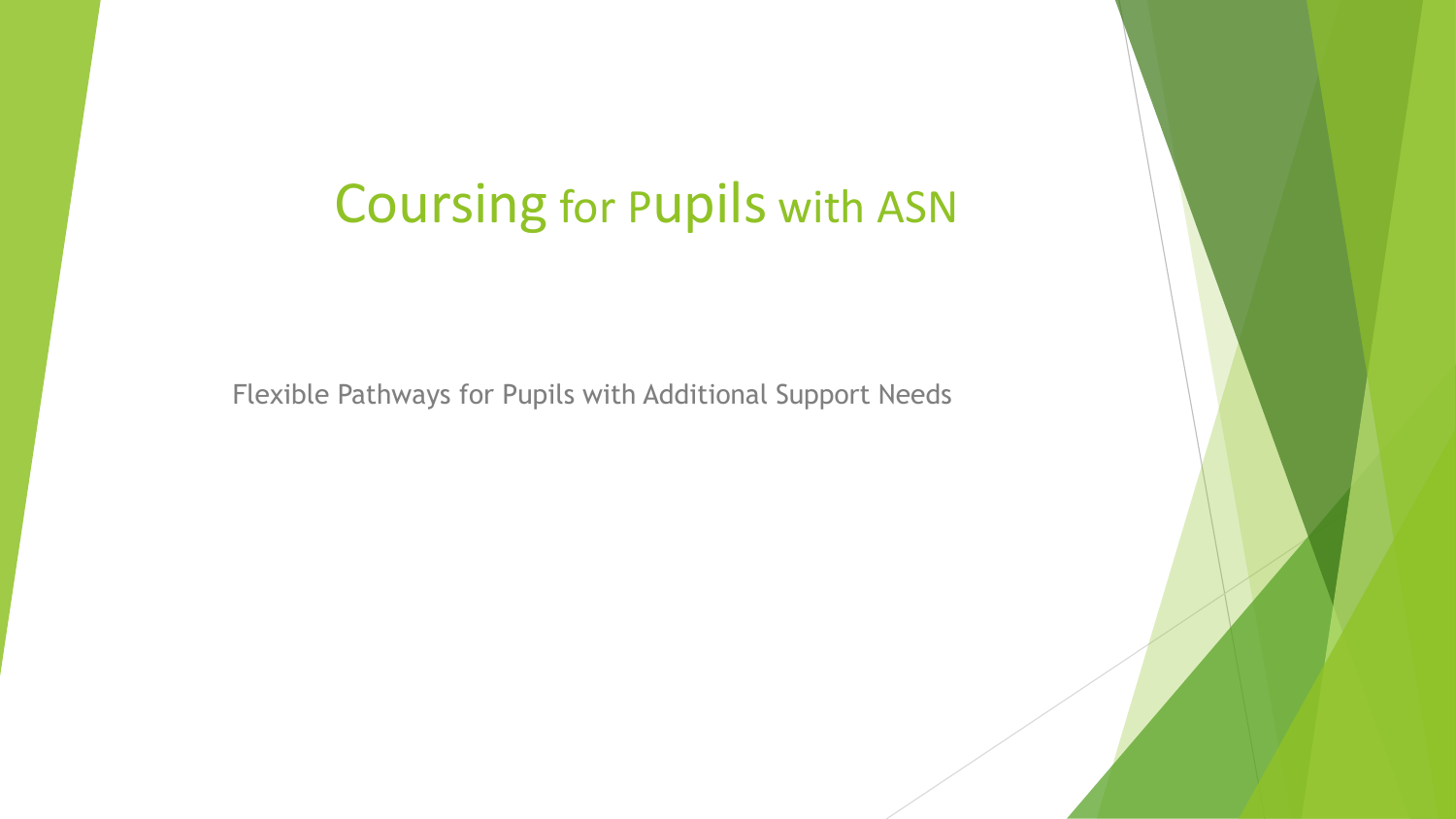| 54                        | <b>English</b><br>(4)              | Mathematics<br>$\left(4\right)$ | Choice 3<br>(4) | Choice 4<br>(4)         | Choice 5<br>(4) | Choice 6<br>(4) | Choice 7<br>(4) | PE<br>(2)                | RME | R |
|---------------------------|------------------------------------|---------------------------------|-----------------|-------------------------|-----------------|-----------------|-----------------|--------------------------|-----|---|
| 5514<br>Loval<br>31415    | Choice 1<br>Choice 2<br>(4)<br>(4) |                                 | Choice 3<br>(4) | Choice 4<br>(4)         | Choice 5<br>(4) | Choice 6<br>(4) | Choice 7<br>(4) | Wider<br>Achieveme<br>nt | Ē   |   |
| 5514<br><b>LG &amp; 7</b> | Choice 1<br>(6)                    |                                 | Choice 2<br>(6) | Choice 3<br>$ 6\rangle$ |                 | Choice 4<br>(6) | Choice 5<br>(6) |                          | ş   |   |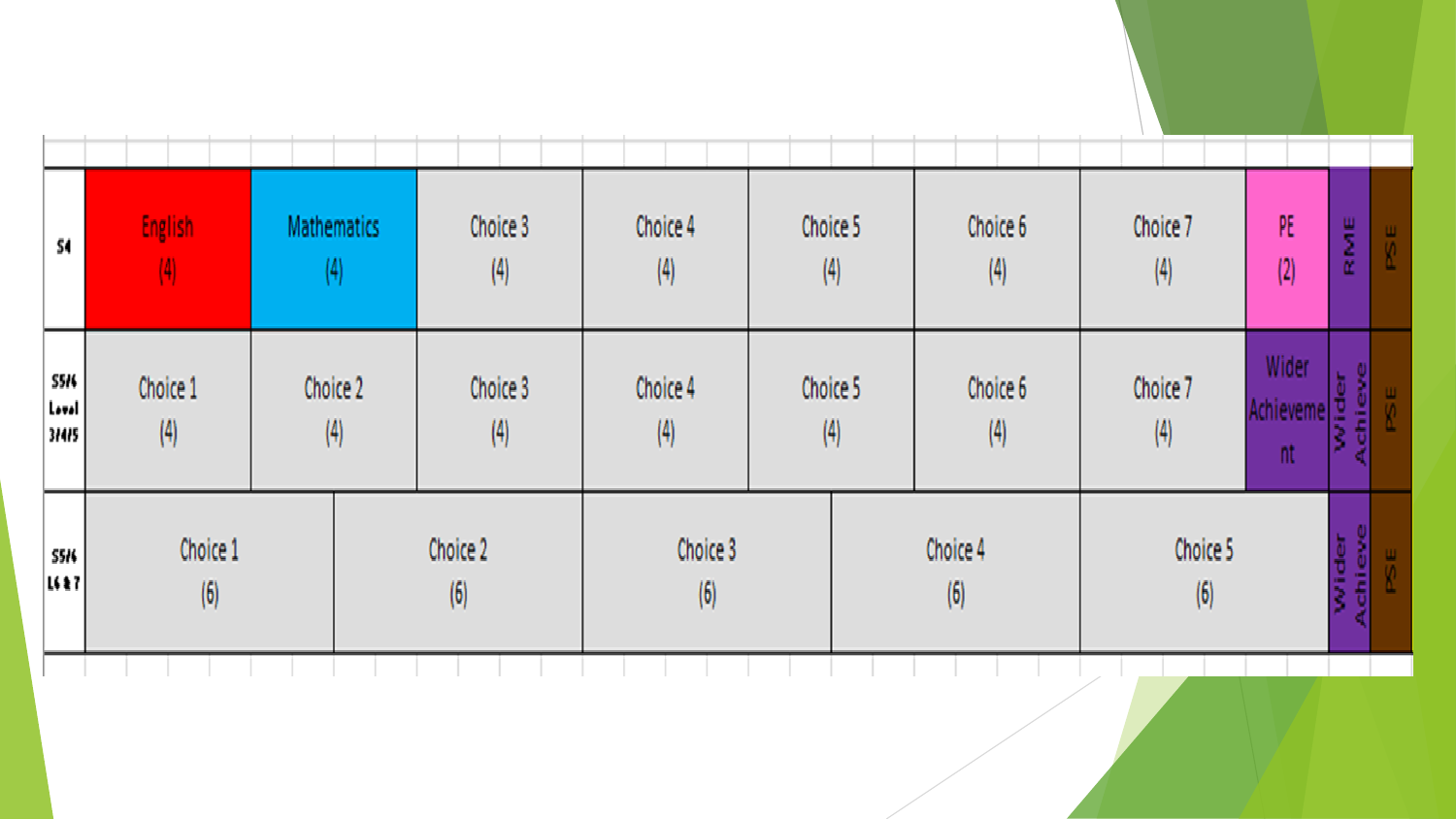# Flexible pathways

Subject options (examples):

Continue with English Communications (L5) Continue with Personal Finance (L4/5)

Examples of courses that students with ASN have successfully studied. Photography NPA (L5) Practical Cookery Practical Woodworking Travel and Tourism (L4/5)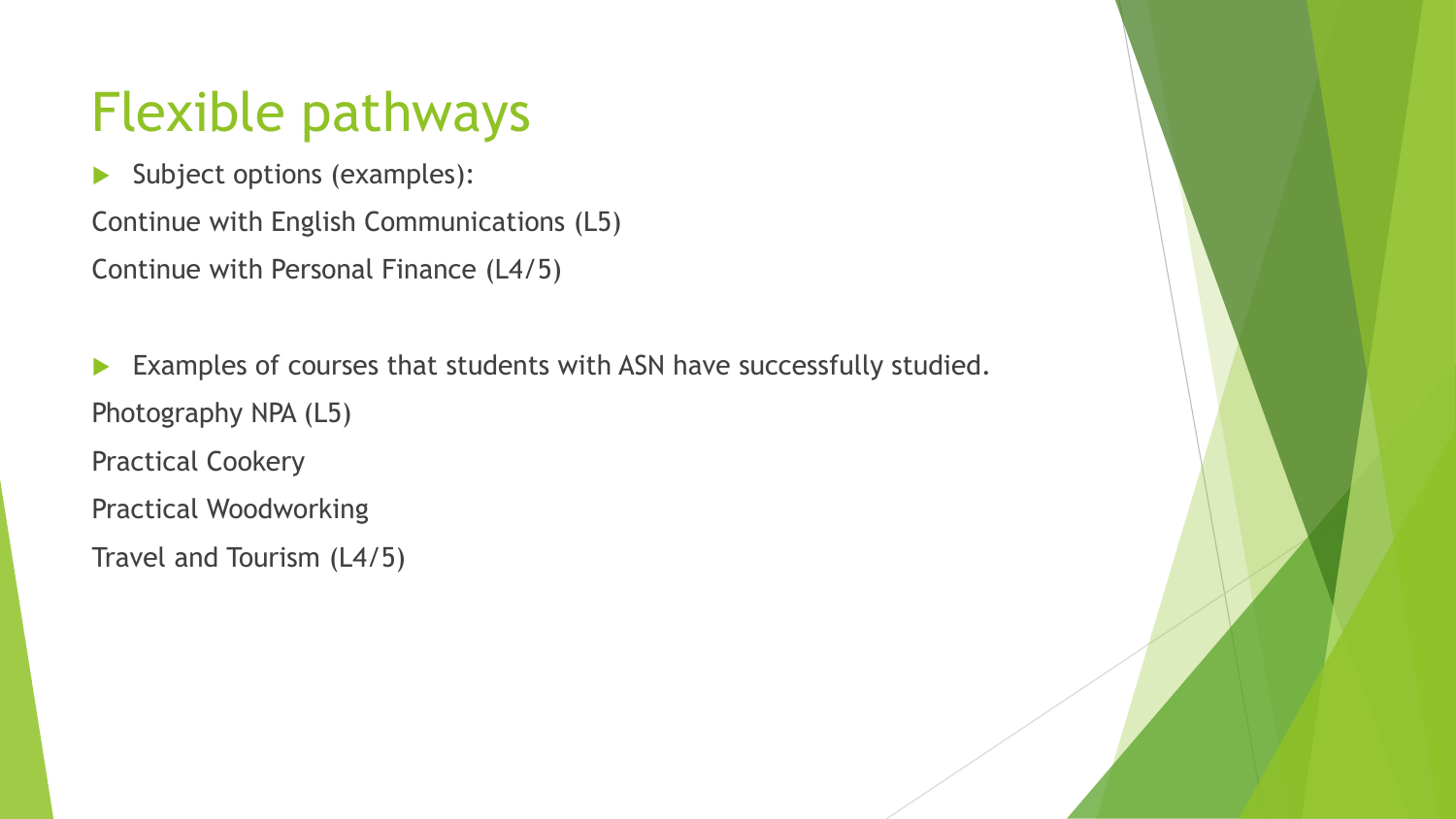NPA courses (National Progression Awards)

#### **Purpose**

- National Progression Awards (NPAs) may be used to help facilitate entry to short-cycle higher education (HE), such as Higher National Certificates (HNCs) and Higher National Diplomas (HNDs). Some universities may also consider them – alongside achievement at Higher – for entry to certain HE programmes.
- They help students develop a range of additional skills or wider achievements that complement their learning journey in the Senior Phase of Curriculum for Excellence.

NPAs also provide access to employment, further education, and training.

NPAs are aimed at developing students' knowledge and understanding and, where appropriate, practical experience of a given area of vocational education.

https://qips.ucas.com/qip/sqa-national-progression-award-

npa#:~:text=National%20Progression%20Awards%20(NPAs)%20are,Certificates%20(HNCs)%20and%20Higher%20National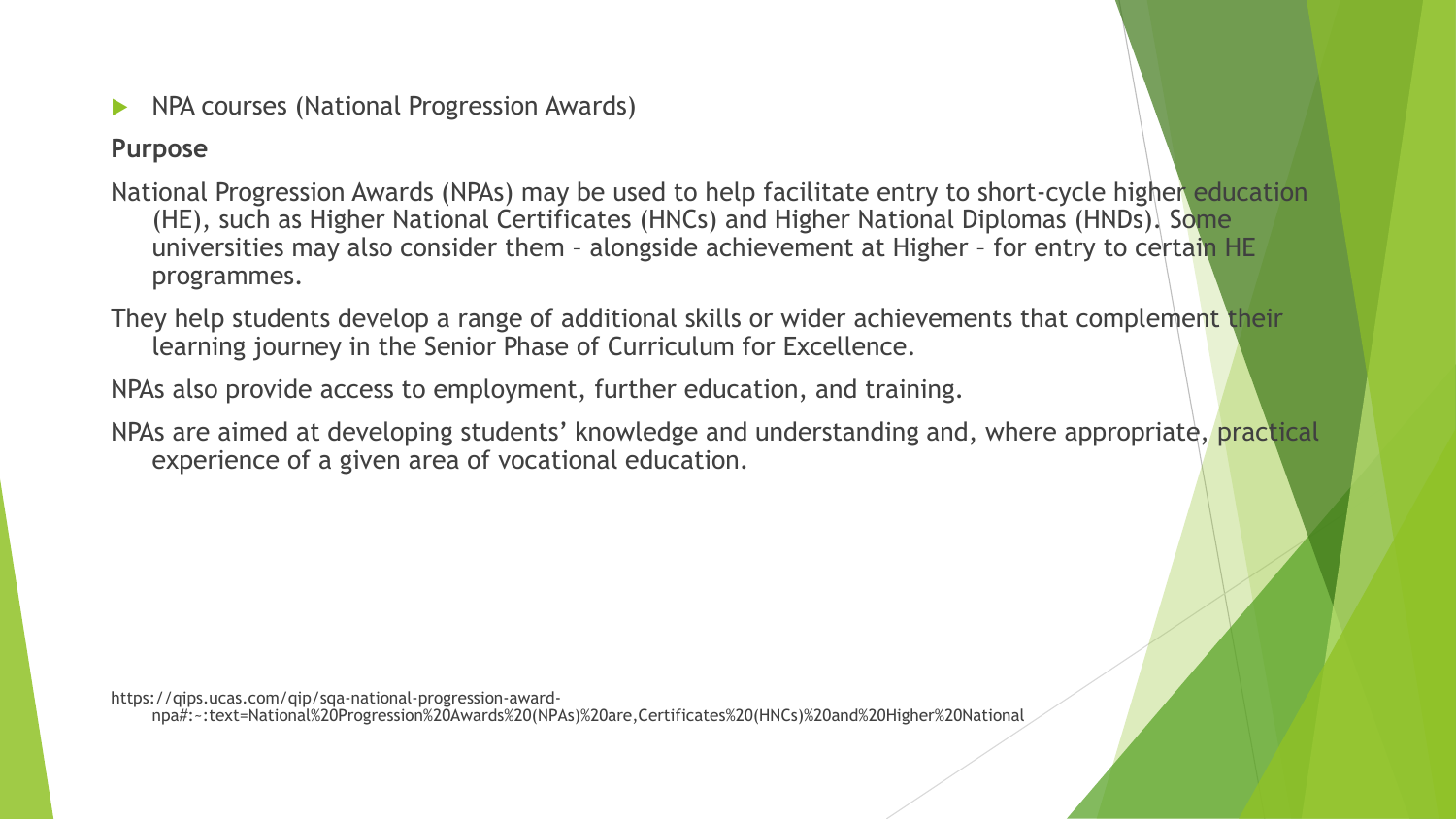College Partnership Courses (Edinburgh College)

Usually, 2 afternoons a week.

Access and Continuing Education Courses: Supported Courses for Students with AS Introduction to college L1/3)

These courses are for pupils thinking about coming to college after they leave school and who have additional support need, or a barrier to learning.

Other CPS courses that are available in Levels 3 /4 /5.

These courses are for senior phase pupils who are still at school.

https://www.edinburghcollege.ac.uk/courses/for-school-pupils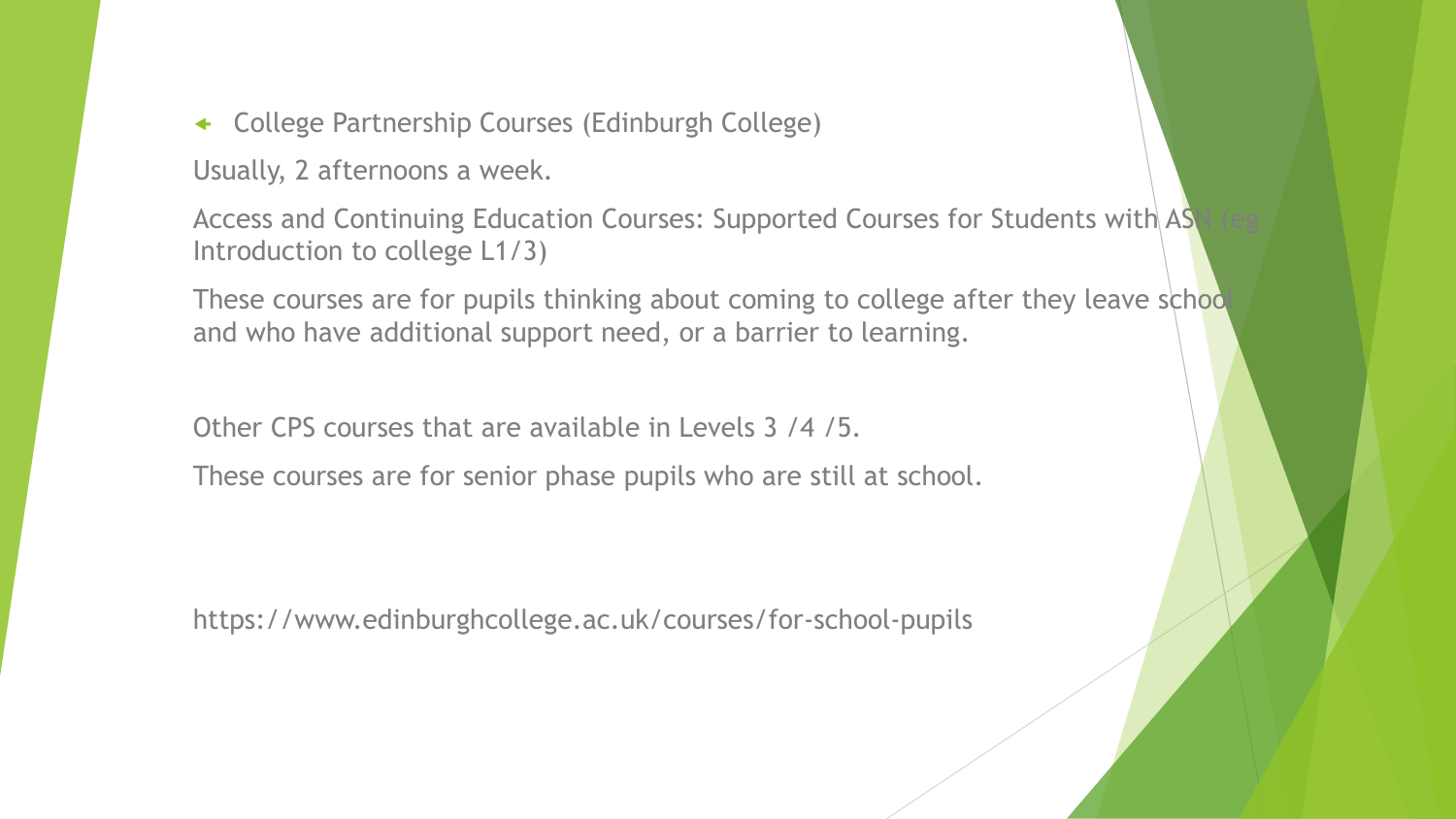Work Placement

Work placement can be part of a flexible timetable.

Work placements should enable young people to experience a relevant, challenging, enjoyable and appropriate learning experience within the contemporary workplace. A placement should help the young person to make informed decisions about their future careers.

https://education.gov.scot/media/wg5nibjf/dyw4-work-placement-standard0915.pdf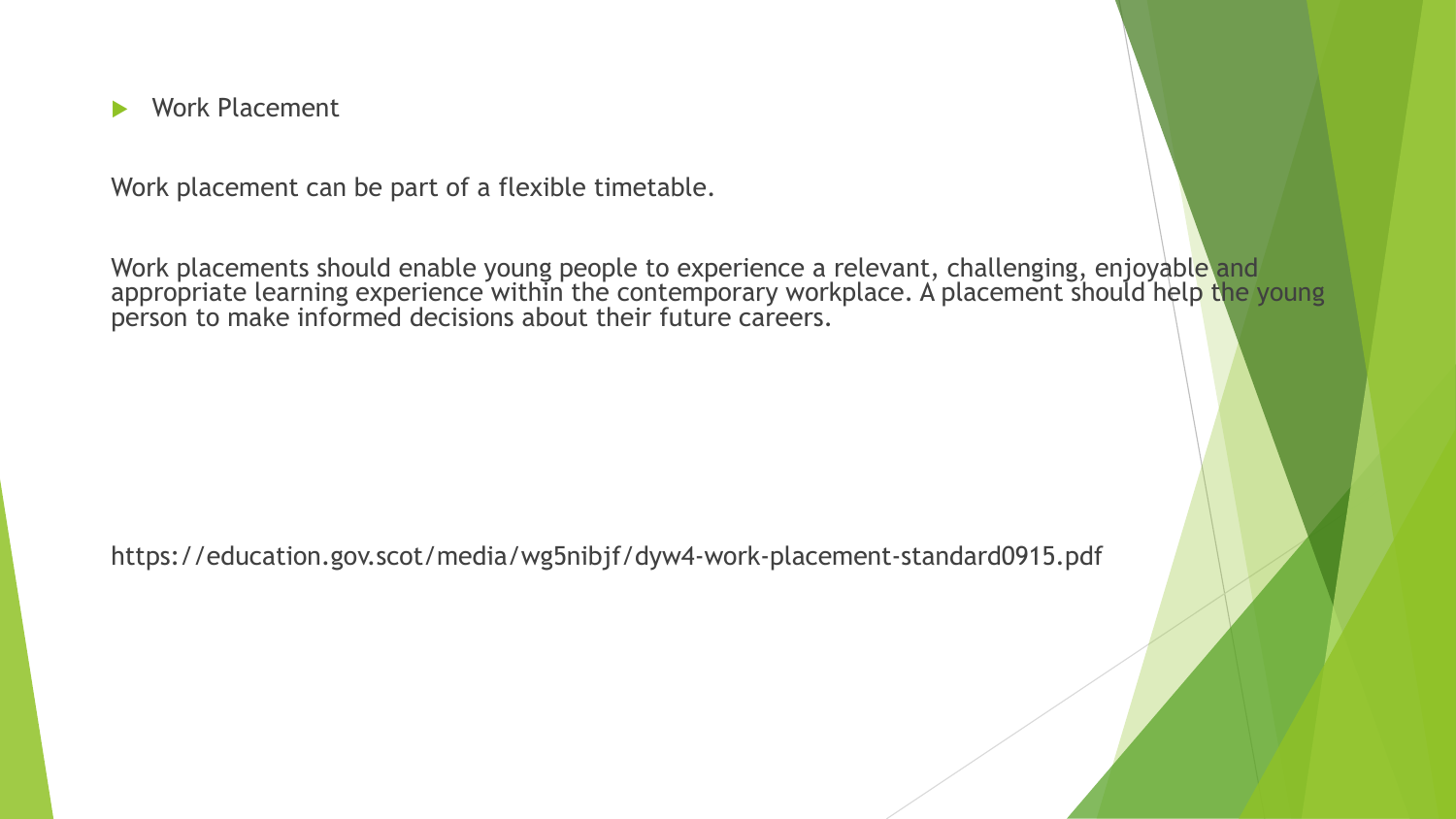#### Volunteering

The Award in Volunteering Skills (Levels 3,4,5) provides formal recognition of volunteering activity.

Other Awards Saltire Award Youth Achievement Award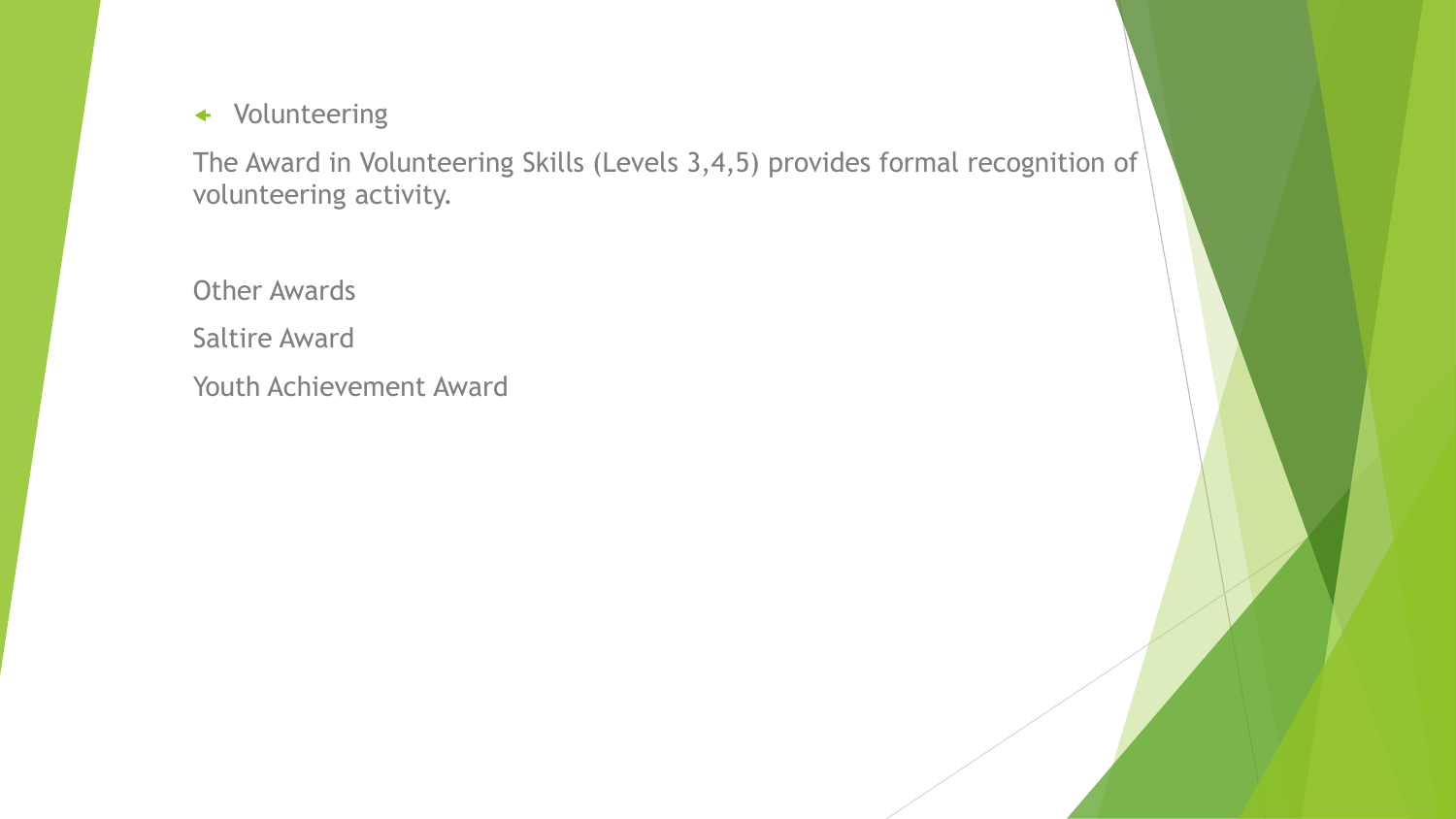# Examples of different timetables

| periods                             | 4                      | 4                  | 4                             | 4                                                 | 4                                           | 4                                                                   | $\boldsymbol{4}$                                 | $\overline{\mathbf{2}}$                                                           |                          |            |
|-------------------------------------|------------------------|--------------------|-------------------------------|---------------------------------------------------|---------------------------------------------|---------------------------------------------------------------------|--------------------------------------------------|-----------------------------------------------------------------------------------|--------------------------|------------|
| <b>S4</b>                           | <b>English</b>         | <b>Maths</b>       | Practical<br>Woodwor<br>king  | Individual<br>& Team<br><b>Sports</b><br>NPA (L5) | Art $\alpha$<br>Design                      | <b>Base</b>                                                         | Jet/Work<br>placeme<br>nt                        | <b>PE</b>                                                                         | <b>RME</b>               | <b>PSE</b> |
| S <sub>5/6</sub><br>Levels<br>3/4/5 | <b>English</b><br>Comm | Persona<br>Finance | Travel &<br>tourism<br>(L4/5) | Photogra<br>phy NPA<br>L5                         | Practic<br>al<br>Cooker<br>y                | Admin & IT                                                          | College                                          | Wider<br>Achieve<br>ment                                                          | Wider<br>Achieve<br>ment | <b>PSE</b> |
| <b>Bespoke</b>                      | English<br>Comm        | <b>PE</b>          | <b>PE</b>                     | Art                                               | Volunt<br>eering<br>(Saltir)<br>e<br>Award) | <b>Base</b><br>(Personal<br>Developmen<br>t/Achievem<br>ent Awards) | College<br>(Support)<br>ed<br>college<br>course) | <b>Base</b><br>(Personal<br><b>Develop</b><br>ment/Ac<br>hieveme<br>nt<br>Awards) | Wider<br>Achieve<br>ment | <b>PSE</b> |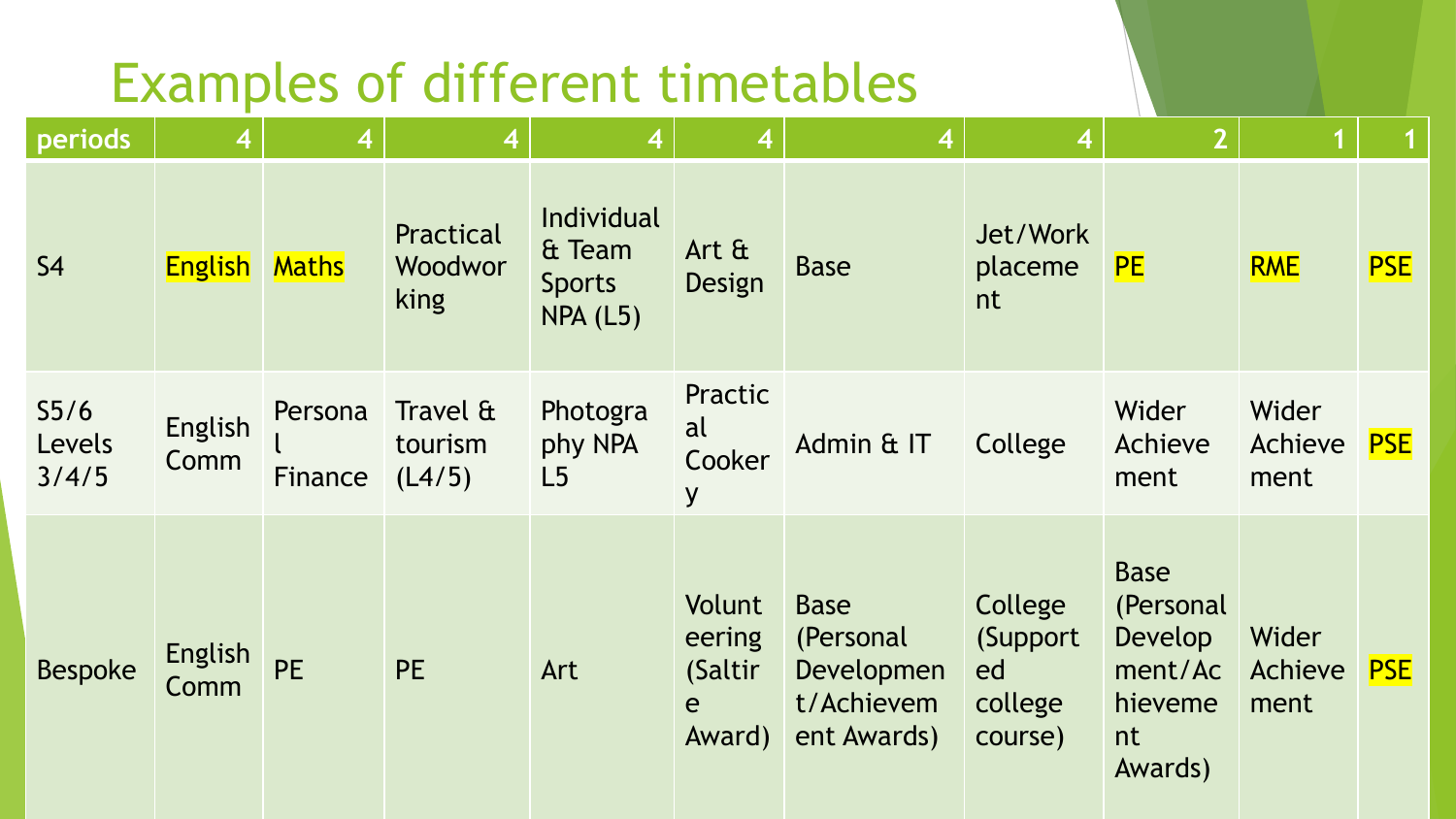## External partnerships

Some examples of external partnership include:

### **RUTS**

<https://www.ruts.org.uk/> RUTS vocational activity uses the themes of motorbikes, bicycles and boxing/general fitness to engage young people and to deliver these core skills and personal development.

#### Cannongate Youth

<https://canongateyouth.org.uk/> Canongate Youth provides employability and wellbeing support to young people aged 15-24. Our focus is on helping young people remove their own barriers and supporting them in a holistic way to move onto further education, training and employment.

Access to Industry

 <https://accesstoindustry.co.uk/> Access to Industry works with individuals to support them into education and employment. They do this through programmes and courses that provide one-to-one support, group-work, tutored classes and work experience. Their aim is to facilitate access to further and higher education, training and employment.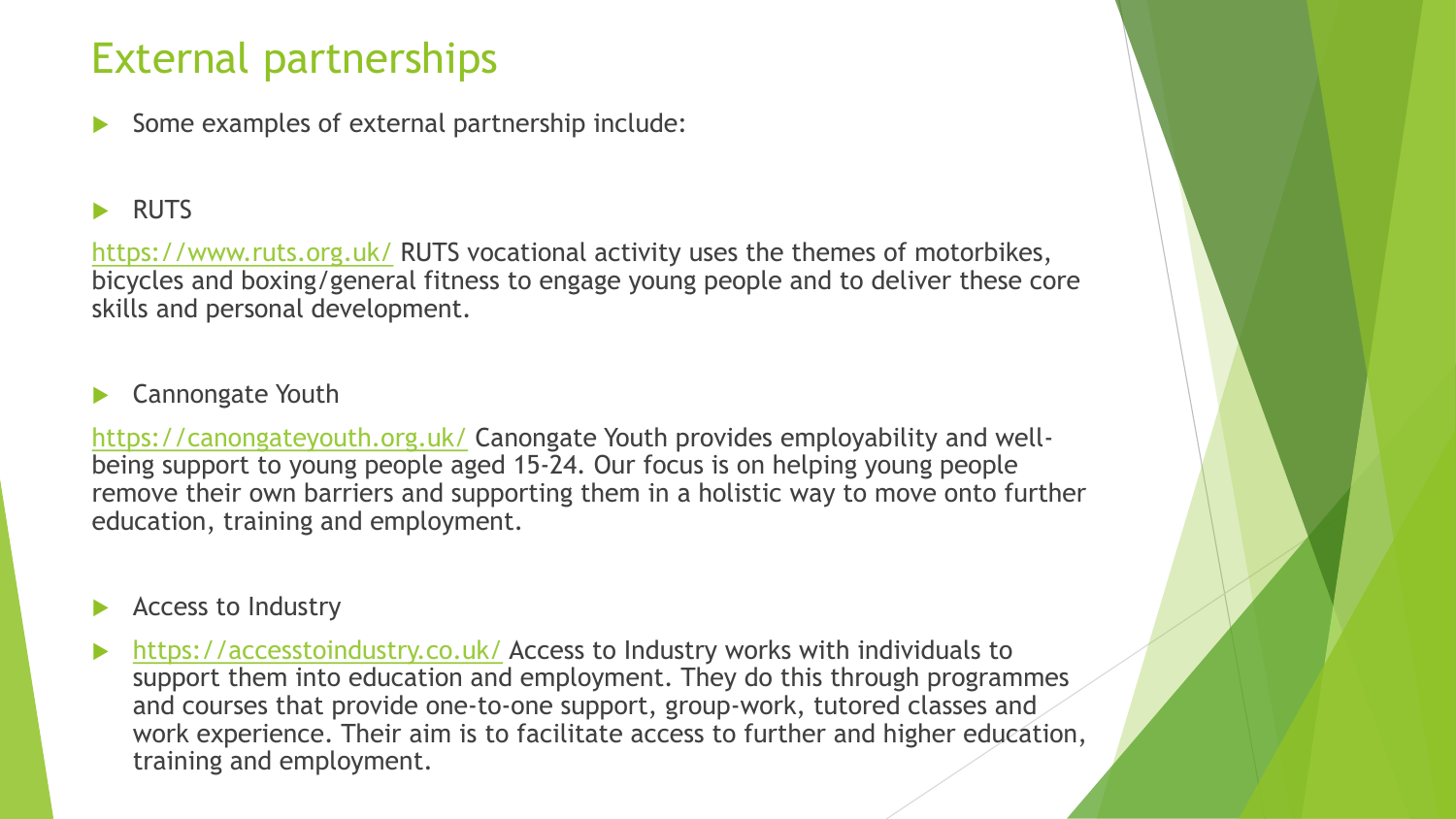## Use of tools designed to help

My world of work <https://www.myworldofwork.co.uk/>

Barclay's life skills

<https://barclayslifeskills.com/families/home-learning/spin-the-wheel-of-strengths/>

Craigmount High School

<https://craigmounthighschool.co.uk/curriculum-pathway/>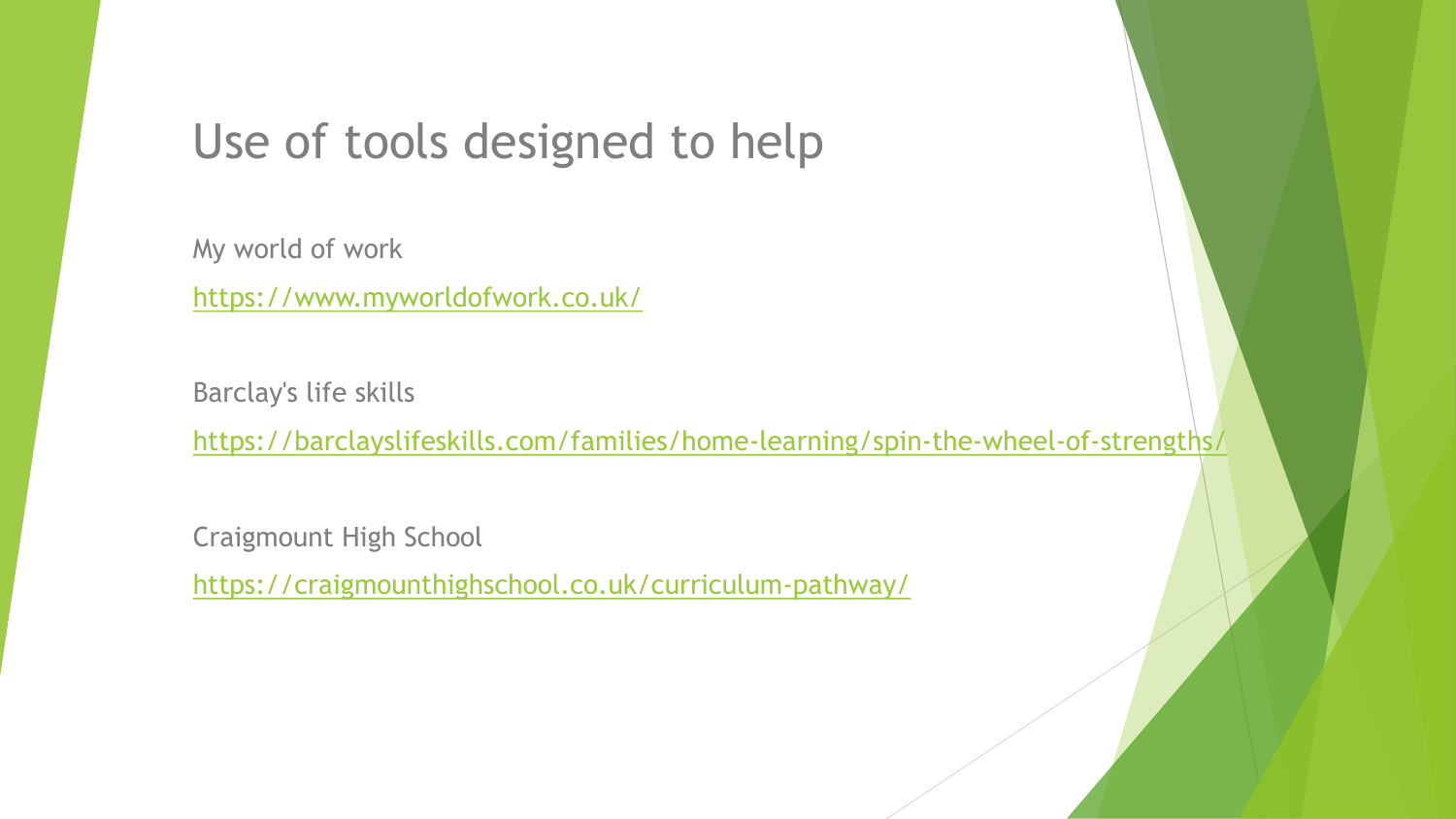Keep course choice manageable: no pressure to make all decisions at once. Take time to read every course, discuss with your child (what are they interested in? What are their strengths?) Where are they at and what they would like to do after school)

Individual conversations with parents of students with ASN and their PSL.

YPPMs around course choice if necessary.

Pupil Support Teacher meets with the students 1:1 and submits their choices on TOOLS.

Students with Additional Support Needs are shown their new timetable in advance of the change date of 6th June.